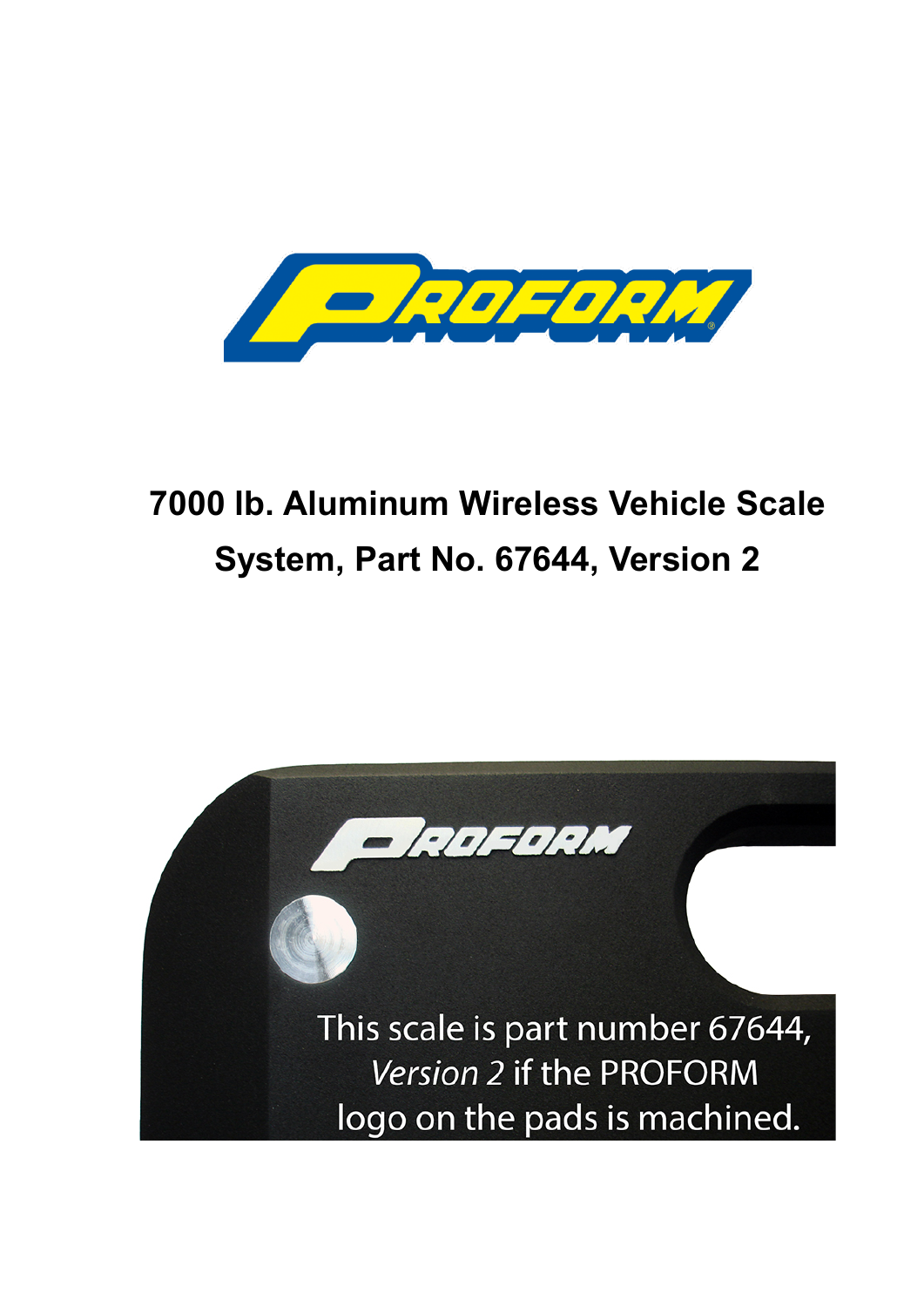## **PROFORM 7000 lb. Wireless Vehicle Scale (p/n 67644)**

#### **Main features and parts**

- 1. Four wireless battery-powered weighing pads and LCD display unit.
- 2. Each weighing pad has a capacity of 1750 lbs (795 kg).
- 3. LCD display measures in lbs. or kg for each wheel and the total vehicle weight.
- 4. LCD display indicates percentage (%) weight of each wheel relative to the total vehicle weight.
- 5. LCD display indicates:
	- a. Cross weight percentage loads
	- b. Side to Side weight percentage loads
	- c. Front to Rear weight percentage loads.
- 6. LCD display indicates battery level for individual pads and LCD display.
- 7. LCD display and control buttons have a backlighting feature
- 8. Pads not on will be displayed as OFF on LCD Display.
- 9. Battery power level indicator for LCD display and each individual pad.
- 10.LCD display and weighing pads operate with AA batteries (included).
- 11.Scale pads and LCD display fit into a foam lined hard case with wheels and telescoping handle.

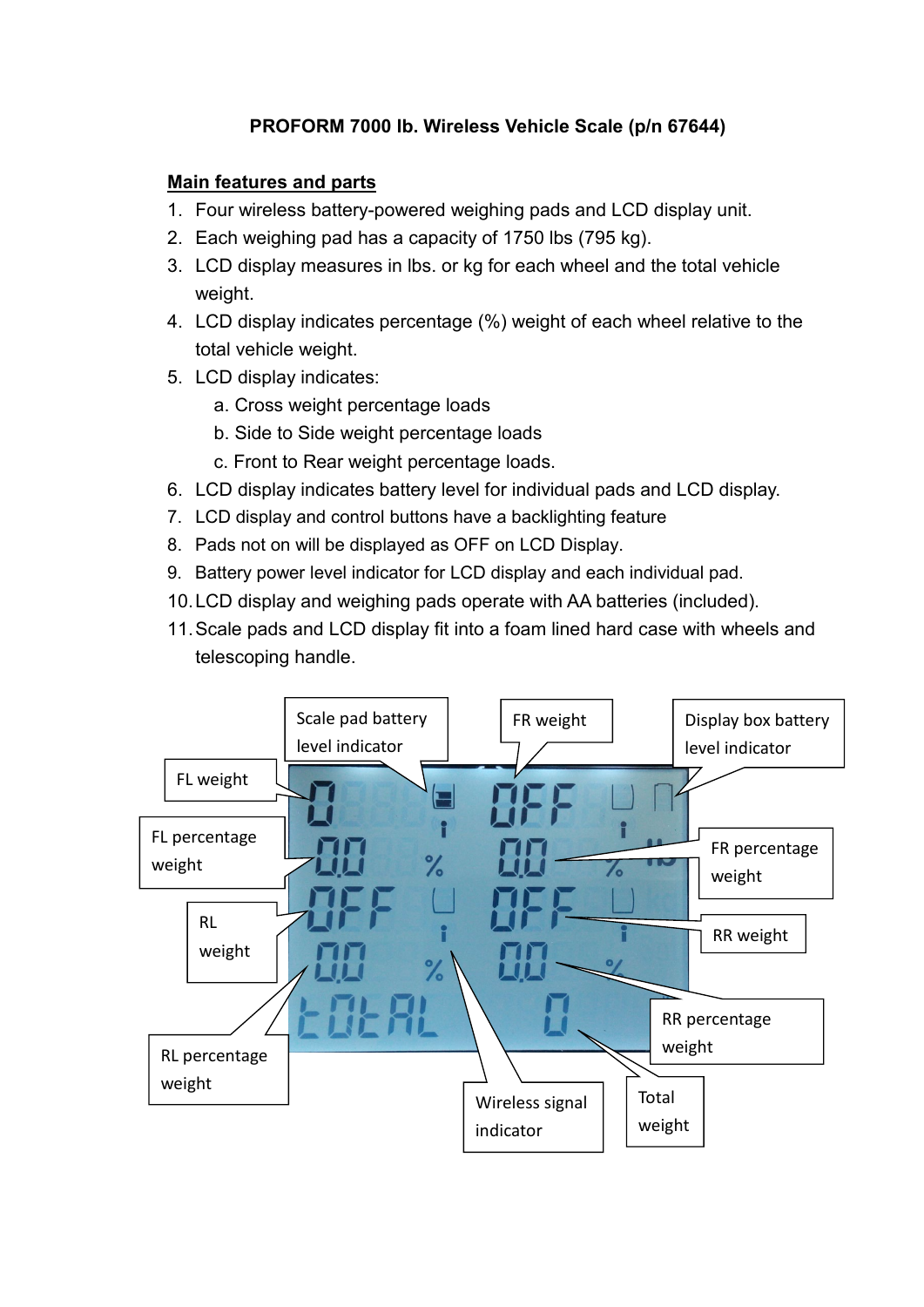## **LCD display format**



## **Using the LCD Display**

### **Operating Instructions**

*Getting Started – Do not turn system on until all batteries have been installed.*

- 1. Open the LCD display box, insert 4 AA batteries into the battery pack.
- 2. Open the battery door of each weighing pad, and insert 2 AA batteries into the battery pack.

*Turning the System On – Always Turn Pads On Before the LCD Display Box.*

- 3. Locate the small black switch that protrudes from the visible circuit board on the underside of each scale pad. **Carefully** move the switch to the on position.
- 4. The LED light next to the pad's handle should light up. If it looks dim or does not light up, replace with 2 new AA batteries.
- 5. Make sure that the correct pad is positioned in front of the corresponding wheel: FR, FL, RR, and RL **- F**ront **R**ight, **F**ront **L**eft, **R**ear **R**ight, and **R**ear **L**eft. The handle of each weighing pad should be facing outward toward the side of the car.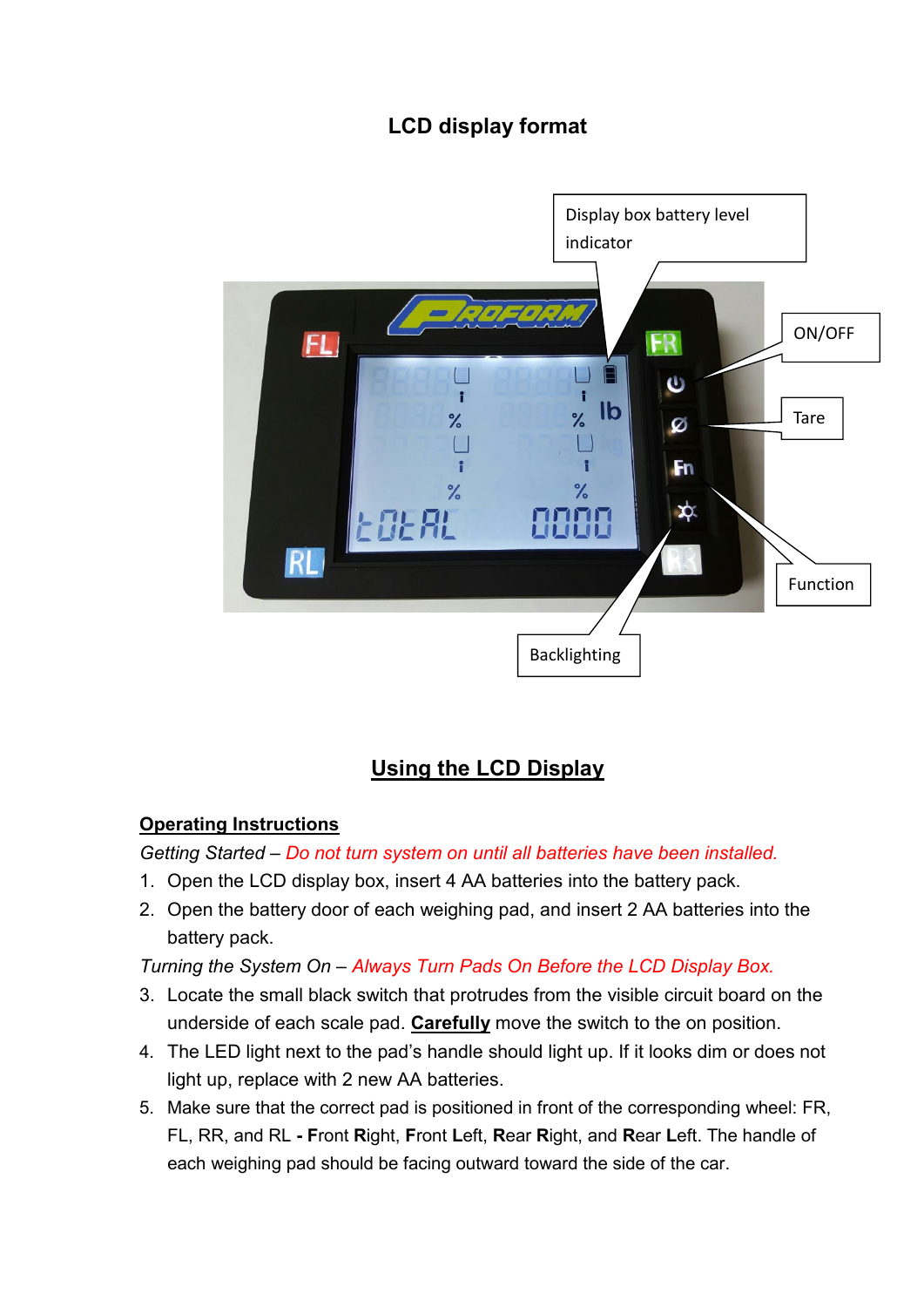- 6. Power on the LCD display by pressing the "On/Off" button. Wait until the weight readings all show zero or press the "Tare" button to zero. Press "Function" to toggle between lbs. and kgs.
- 7. The battery power indicator represents the amount of battery life available in 3 levels. If the display shows only the battery outline, replace the AA batteries accordingly.
- 8. Using jacks carefully lower each wheel onto the center of the weighing pads, or carefully drive or push the vehicle up onto the center of the weighing pads. The more centered each wheel is on the pad, the more accurate the reading will be.
- 9. Never press "Tare" if the vehicle is on the pads, otherwise the vehicle has to be removed and the scale must be zeroed again.
- 10.While the car is on the pads. Shake each of the corners of the car up and down to relieve any residual stress or friction within the chassis.
- 11.The car total weight, individual weight of each wheel, as well as its percentage to the total weight will be shown on the default screen. (**Screen #1**)

### **Toggling between screens:**

- 12.Press and *hold* the "Function" button with one finger, press the "Tare" button once. The display passes to **Screen #2**, which displays the total Front and Rear weight percentages.
- 13.Press and *hold* the "Function" button with one finger, press the "Tare" button again, and the display will pass to **Screen #3**, which displays the total Left and Right weight in percentages.
- 14.Press and *hold* the "Function" button with one finger, press the "Tare" button again, and the display passes to **Screen #4**, which displays the Cross weight of (LF) Left Front, and (RR) Rear Right percentage.
- 15.Press and *hold* the "Function" button with one finger, press the "Tare" button again, and the display passes to **Screen #5**, which displays the Cross weight of (RF) Right Front, and (LR) Left Rear percentage.
- 16.It is possible to scroll through the screens by pressing and *holding* "Function", while repeatedly pressing the "Tare" button.

*Turning the System Off – Always Turn the LCD Display Box Off First.*

- 17.Press ON/OFF to power off the LCD unit. This will also put the pads into standby mode. The pads can remain in standby mode until the next time the scale is used. If storing for a long period of time, **carefully** switch the individual pads off with the small switch located on the underside of the pad.
- 18.While in standby mode, to wake the scale up simply press ON/OFF on the LCD display.

*Troubleshooting – please turn to the last page*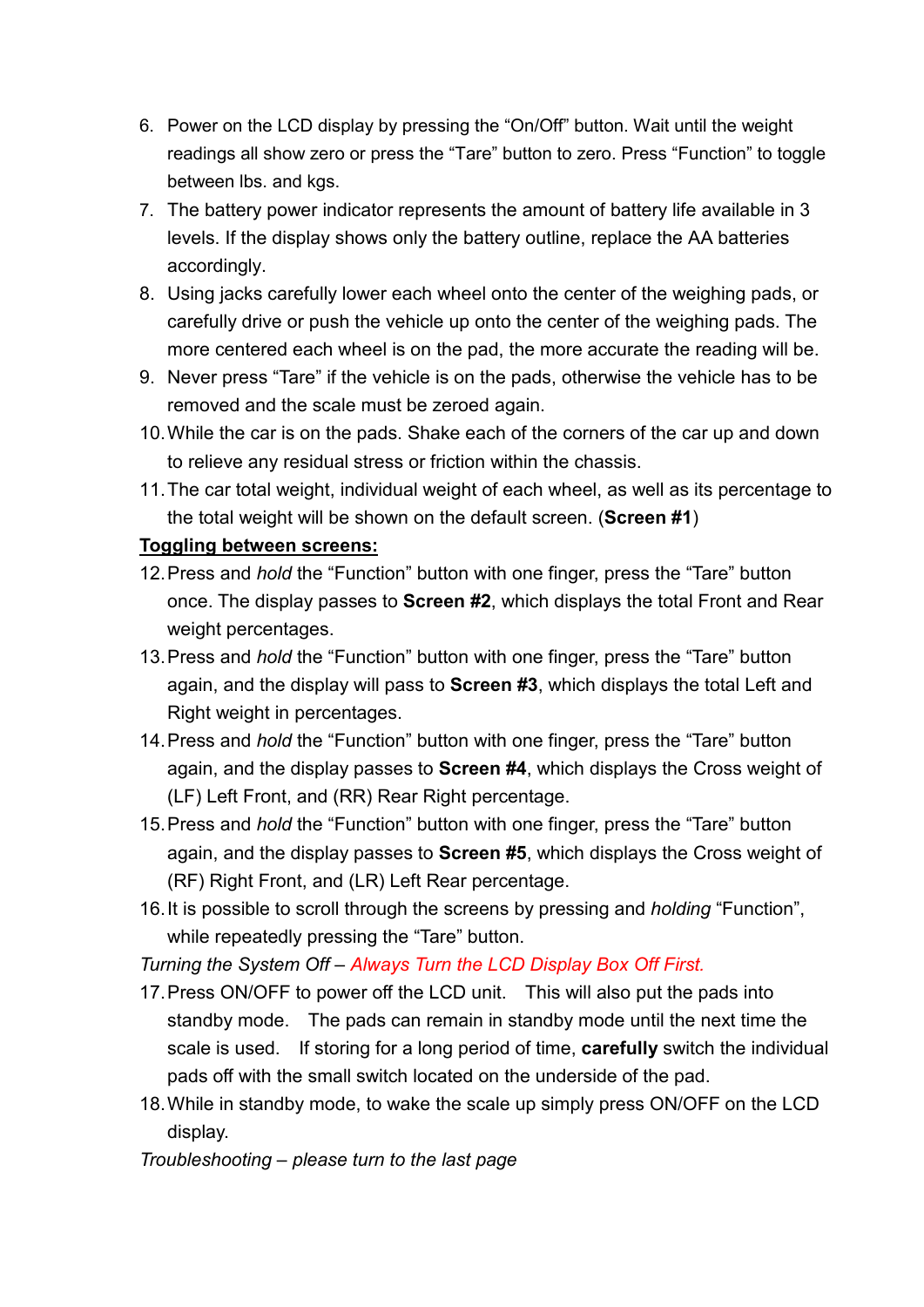

Screen #1



Fr: Front weight percent Screen #2 **Rr: Rear weight percent** 



Lt: Left total percent Screen #3 Rt: Right total percent